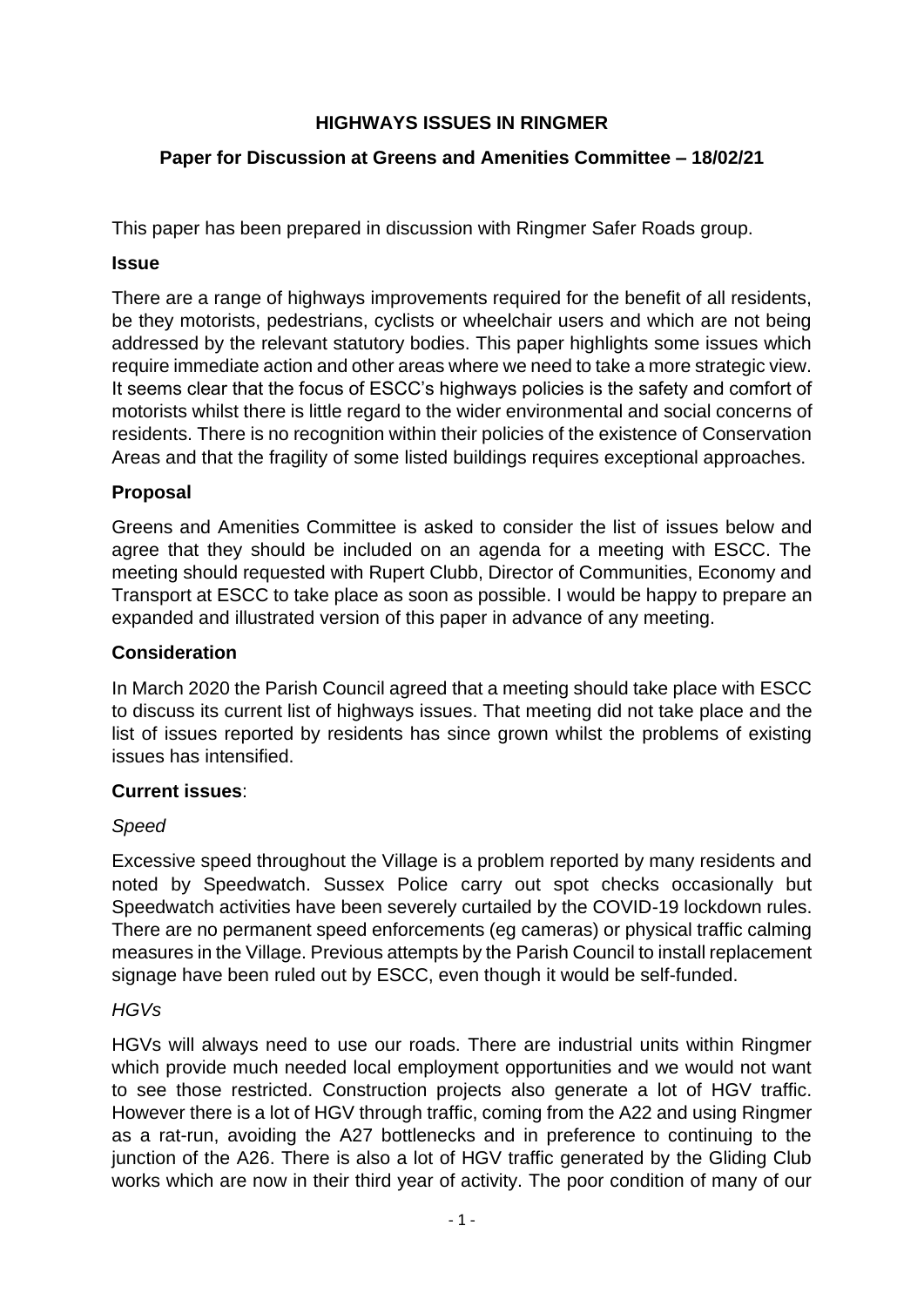roads increases the nuisance of noise and vibration from these vehicles and which are frequently observed exceeding the 30mph speed limit of our roads. It also clear that in some areas around construction sites, the HGVs have caused damage to the roads and verges and there appears to be no requirement for the developer to remedy the damage.

# *Conservation Area / Historic Buildings*

Ringmer has a designated Conservation Area (CA) including around the Grade 1 Listed Church. Much of the area includes a section of the B2192 but there is no signage to indicate its existence. Neither does there appear to be any specific duties or recognition by ESCC of the fragility of many of the buildings within the CA. Many residents have reported cracking to their properties as vibrations from vehicles are felt keenly whilst they are prevented from undertaking work to their property to ameliorate the worst effects of the vibration and noise because of the Listed status of their homes and the restrictions imposed by the Conservation Area.

The section of road around the Church has a number of problems. It is very narrow on a bend and is bordered by a very narrow and sloping pavement without a raised kerb to protect pedestrians from vehicles; vehicles frequently mount the pavement at the bend to avoid oncoming traffic. Signage prohibits vehicles bound for the Bovis construction site from using Vicarage Way / Church Hill (but is not always observed); but is available for use by any other HGV that chooses to use it. Currently the route is being used by Browns and Haulaway dumper trucks travelling to and from Upper Lodge Farm on the Uckfield Road. Several dozen each day are using the route.

# *Pavements and Verges*

Many of the pavements throughout the village are in a poor state of repair. Many are very narrow even where they border the main road; they are unsuitable for use by wheelchairs and mobility scooters and are difficult for families with young children to use safely. We have four residential care homes in Ringmer which accommodate wheelchair-dependent adults. The poor condition of the pavements makes it virtually impossible for their carers to take them out of the homes other than in a vehicle. Some pavements could be improved by better maintenance of grass verges which are sometimes overgrown and reduce the available width of the pavement.

# *Cycling*

ESCC recently issued a consultation (SUSTRANS) on cycle and walking routes. The Parish Council response is attached at Annex A which set out some problems with the proposed route. It would be useful to get an update from ESCC on their analysis of that consultation and their proposed way forward.

## *Poor Maintenance of Roads*

The poor repair of roads is not a situation unique to Ringmer and potholes etc are reported and repaired in a piecemeal fashion. There are, however some repairs which the Parish Council could advocate are accelerated, as described below.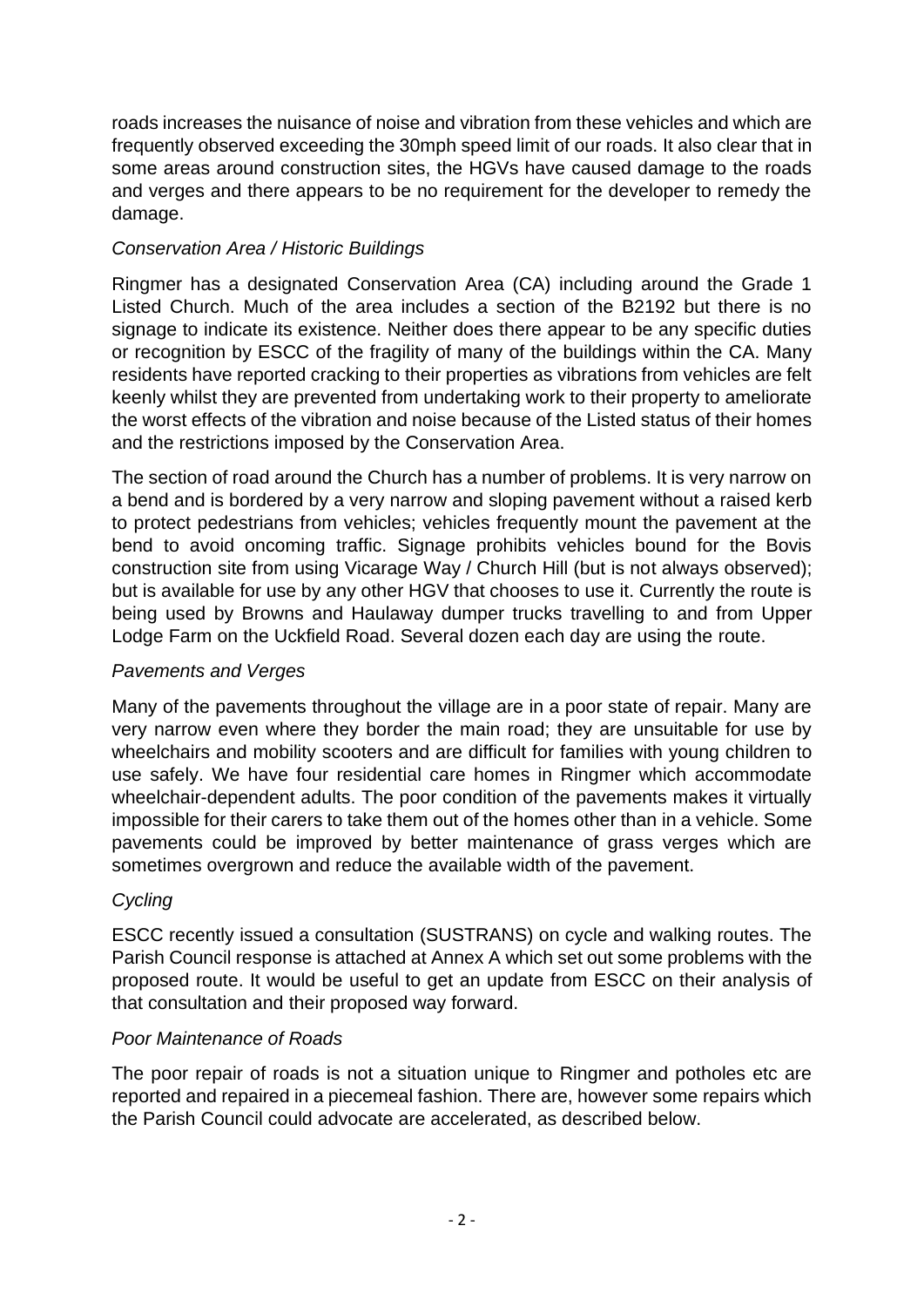# *i) Vicarage Way*

The verges in Vicarage Way have been churned up by vehicles parking on them. The road is too narrow to accommodate parked vehicles and still allow access for buses and HGVs. Anecdotally it is believed that some of the vehicles are parked there by people using the bus service, whilst other vehicles belong to residents of Lovegrove Villas and Church Villas (which do not have driveways) as well by contractors working on properties in Vicarage Way. At times the road becomes very muddy and therefore slippery.

The pavement is narrow and grass encroaches on it on both sides further restricting its width. At the bottom end near the Lewes Road junction a drain which takes surface water from Little Manor's driveway is frequently blocked by debris from overhanging trees and grass cuttings and so floods the area, making the pavement unusable for much of the year.

The situation could be improved by narrowing the verge on the kerb side to allow cars to park completely on the road area. Meanwhile the pavement could be widened by taking some of the grassed area on the house side. The alternative would be prohibit parking but that would create problems for residents who have nowhere outside their houses to park.

# *ii) St Mary's Church*

The area around the Church where the edge of the road on the Vicarage side has many large holes in it, further restricting the width of the road which can be used safely.

*iii) Church Hill*

Church Hill near the junction of Delves Close where a sunken channel has appeared across the road (possibly a collapsed drain). Vehicles noticeably "bounce" when they drive over this channel and unsecured debris from open back trucks or trailers has on occasion flown out and landed on the road pavement. One resident has collected a number of examples, including a role of roofing felt. Clearly this is dangerous for pedestrians and other road users but the Highways Steward has ruled out repair work because the depth of the channel does not currently meet specified limits.

*iv) Bishop's Lane*

Bishops Lane has seen a big increase in traffic use by vehicles accessing the new Bovis development and also the heavy construction vehicles accessing the Diplocks area. The road has disintegrated on the edges of what is already a narrow road with cars parked along one side most of the time.

# **Financial Implications**

There are no immediate financial implications for the PC in holding this meeting with ESCC but it is possible that there will be emerging ideas which would require contributions from the PC. If so they would developed and discussed with PC according to due process.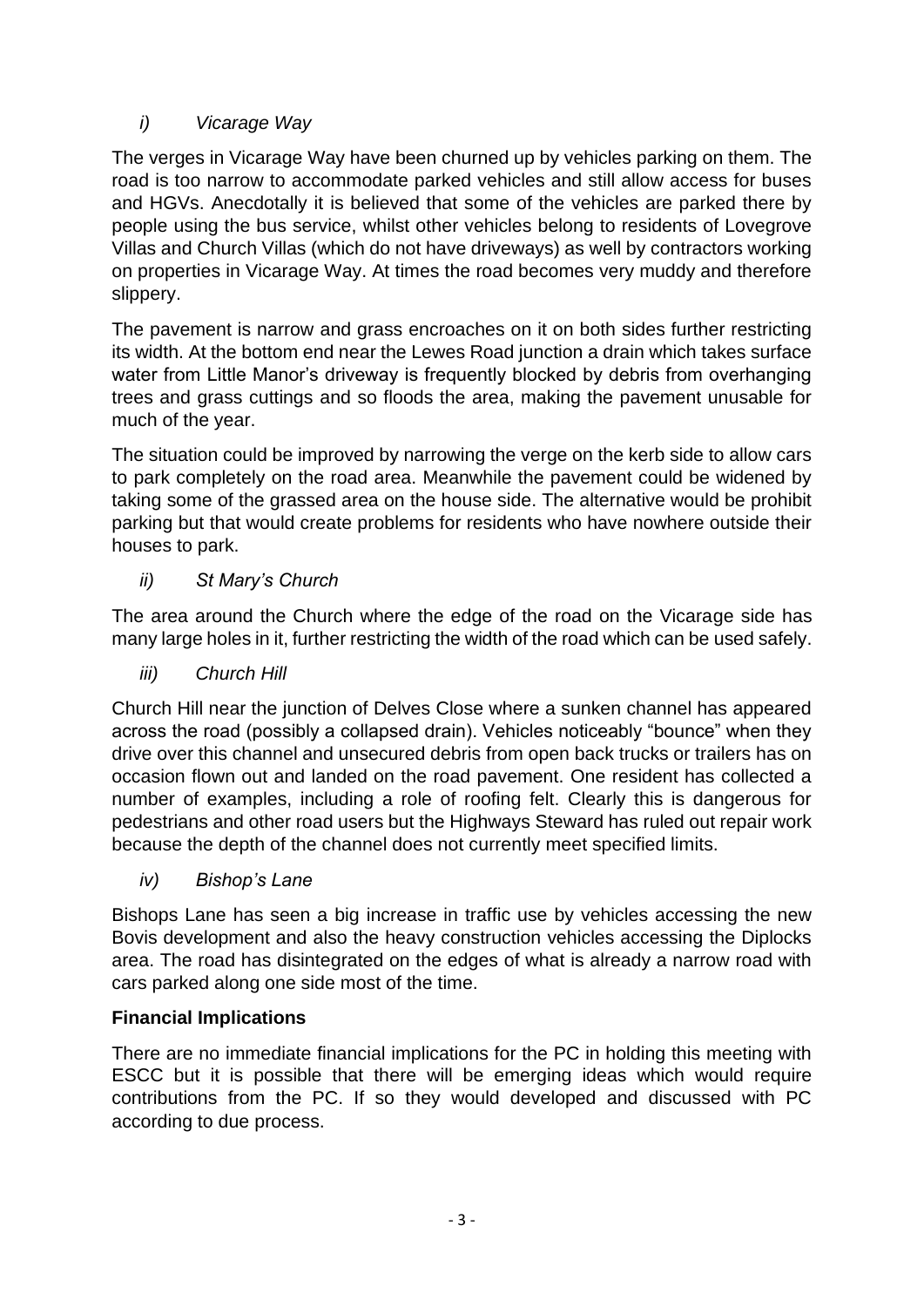## **Presentation**

Whilst it is not envisaged that members of the public would be invited to attend a meeting with ESCC the PC should report back on the areas discussed and action points from it.

## **Conclusion**

Can Greens and Amenities agree that a meeting with ESCC should be arranged to discuss areas of immediate concern and gain a better understanding of the strategic issues? Members are invited to submit additional issues of concern for inclusion on the agenda for that meeting.

**Cllr Sarah Phillips 9 th February 2021**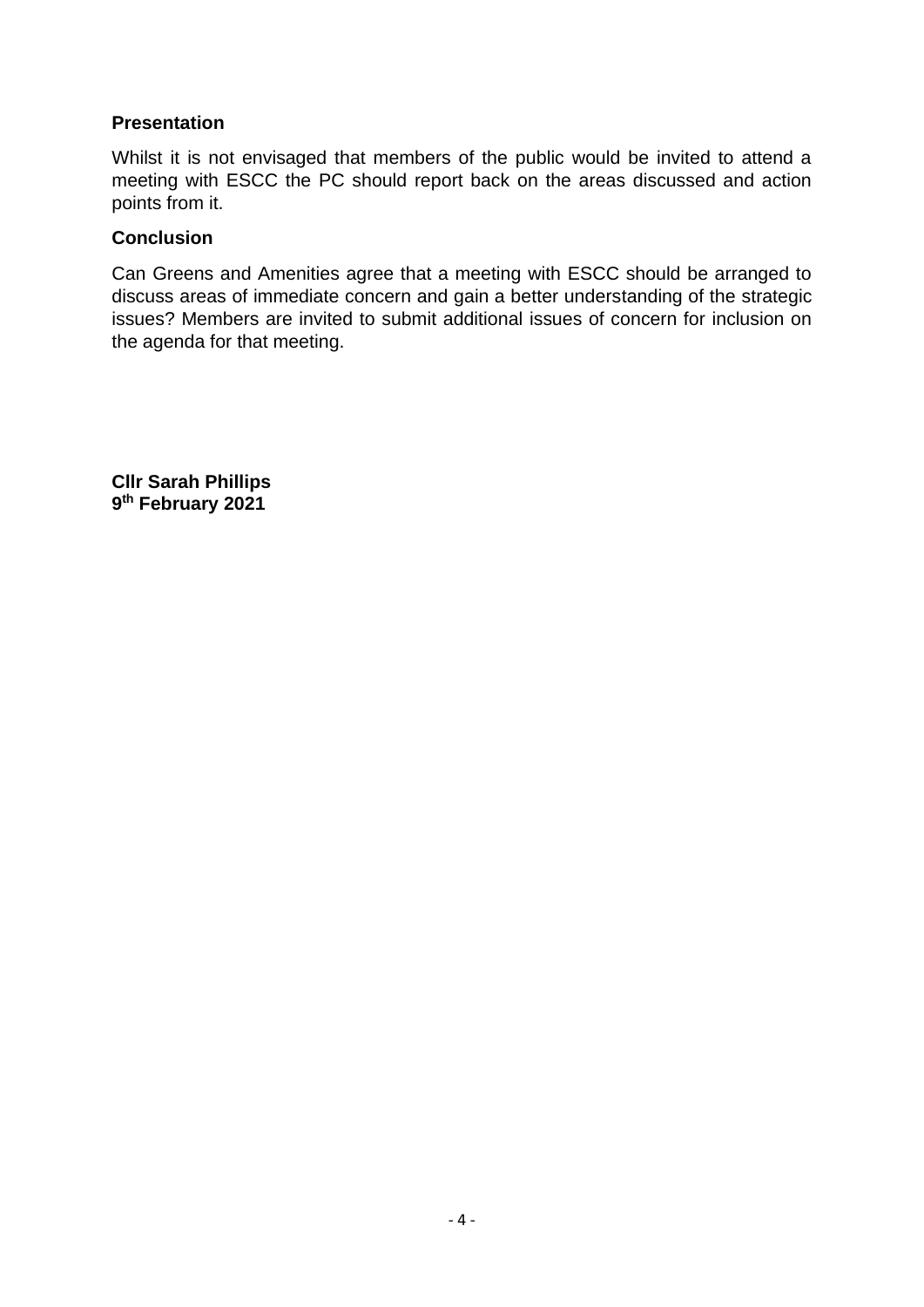## **RINGMER PARISH COUNCIL RESPONSE TO ESCC CYCLING AND WALKING STRATEGY CONSULTATION 11/12/2020**

#### Dear Sir,

Please find below comments on the East Sussex Cycling and Walking Strategy. The focus of my comments is Ringmer, near Lewes.

#### **Overall**

We absolutely support the encouragement of more cycling and walking as opposed to car use around Ringmer and between Ringmer and Lewes / other destinations. We are very keen to see improvements to the roads to allow for the safe use of bicycles and for pedestrians to walk safely and comfortably. However the proposed route described in section **310** of the strategy we believe to be flawed for a number of reasons. Our preferred solution would be to see improvements made to the main road through the village (B2192) and feeder roads to better benefit residents of the Parish as a whole. The strategy ignores whole groups of pavement and road users and ignores large areas of the Parish.

We would like to have seen the consultation go further to be fully inclusive and encompass wheelchair users (both self-propelled and assisted) and mobility scooters. This is of particular relevance to Ringmer with its high proportion (and growing) of elderly residents. The B2192 houses three residential care homes (two for elderly and one for young adults). A fourth care home is in Harvard Road. None of these residents or their carers are currently able to use the pavements comfortably and safely to access the shops, health centre, church, Village Hall or Village Green. There are also two retirement complexes in Vicarage Way and Delves House. Many residents of these homes need assistance in walking using frames for example, or who use wheelchairs and mobility scooters. The condition of the pavements makes this dangerous. There are also many young families with small children using the two schools and play areas in the village. None of these areas are served by the proposed route for Ringmer.

It's a pity the document is two years old, some of the information is out of date. It is also disappointing that the Parish Council wasn't included as a stakeholder for the original consultation.

It's not clear to what extent the conclusions are based on actual data – I couldn't find a source for measured traffic surveys for example. It's also evident that barely more than a "drive-by" survey has been carried out by the authors. Some of the comments about the pavements and road conditions would not be borne out if they had actually walked or cycled the routes proposed.

The route does not take account of the housing development at the Forges which houses many young families. Anyone there wishing to cycle to Lewes would enter the B2192 onto a 40mph section, bordered by narrow and uneven pavements. This section of road should have its speed reduced to 30mph, its pavements widened and levelled to create a shared use path down to New Road and pick up the shared use path to Lewes.

Instead of the proposed route it would be of greater benefit to residents of Ringmer to introduce traffic calming along the B2192 so that it can be used safely and comfortably by all users. As a minimum pavements should be levelled so they can be safely used by wheelchairs and mobility scooters and where possible should be widened to enable shared use with bicycles. In parallel ESCC should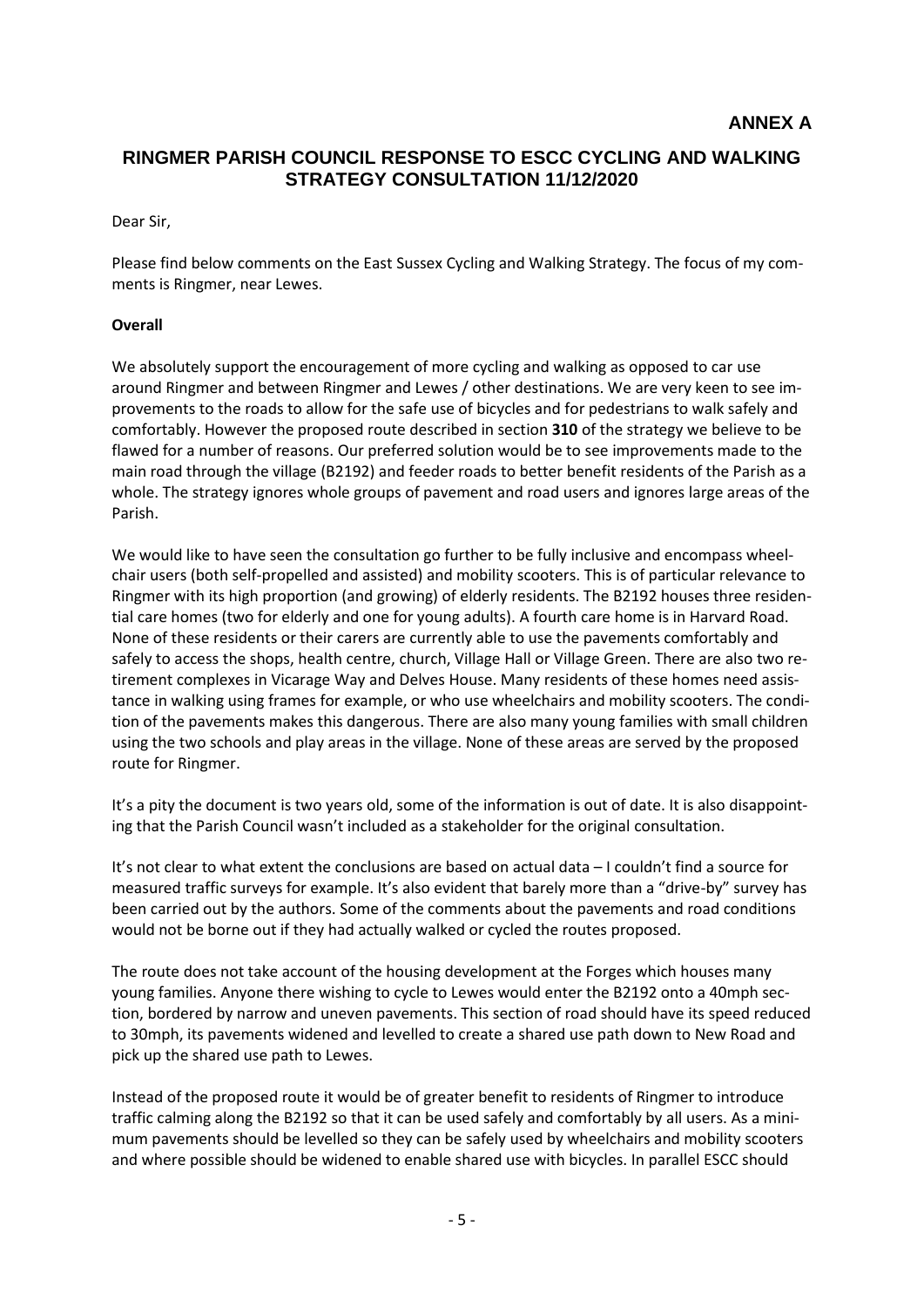discourage the use of the B2192 by HGVs and introduce measures to enforce the 30mph speed limit, thus making it safer for cyclists.

### **Specifically**

The proposed route from the end of the existing shared use path way at New Road, along Gote Lane to Harrison's Lane and then back onto the B2192 effectively skirts much of the village and would therefore be of benefit to only a small proportion of residents. The route by-passes the shops which are a major destination for Ringmer residents. The roads around the shops are frequently narrow and heavily parked making them treacherous for cyclists. The pavements meanwhile are in a poor state of repair forcing users of mobility scooters to use the roads. A designated shared use path offering a safe route along Springett Avenue and Anchor Field / Shepherd's Way would therefore be preferable.

#### **New Road**

The existing shared use path from Earwig Corner stops at New Road where it meets the B2192. The proposed route would see cyclists exit the shared use path, briefly enter New Road and then turn into Gote Lane. New Road at this point is narrow, has no pavement and is sited at a busy junction where the speed limit changes from National (60mph) into a 40mph zone. Vehicles turning left into New Road from Ringmer often travel at speed despite the bend being effectively "blind" with little warning of parked cars, pedestrians or oncoming vehicles.

### **Gote Lane**

Gote Lane is entirely unsuitable to be designated as a cycle or walking route. Para **310.1.6** notes that the speed limit would need to be reduced to 20mph from the existing 30mph but ignores other factors. It is described as "relatively quiet" which is too vague to be meaningful. Traffic is frequently observed exceeding the 30mph limit and yet there are no recommendations for traffic calming. The road is very narrow with barely room for two normal sized cars to pass and yet is used by large agricultural vehicles and others serving Gote Farm. There is no pavement along much of its length (and only partially on one side from Springett Avenue to Shepherds Way and yet is used by pedestrians and dog walkers accessing the footpath to the Mill Post and Potato Lane.

### **Harrison's Lane**

Gote Lane runs into Harrison's Lane which is residential and also has the primary school along it. Houses along one side of the road do not have driveways and therefore cars are parked on the road making the road accessible by single file traffic for much of it. The road becomes very busy at school drop-off and pick-up times with surrounding roads becoming heavily parked. The recommendation at **310.1.5** to reduce the speed limit to 20mph is welcome and we encourage ideas for the recommended traffic calming, but believe it remains unsuitable for a cycle route due to its width and heavy use by school traffic.

#### **King's Academy (Referred to as Community College)**

Recommendation **310.1.2** refers to the need to construct a Zebra crossing for College students and the scope to widen the pavement on the north side footway. Such improvements would be welcome but would ask the authors to acknowledge that a Zebra crossing does exist near the junction of Har